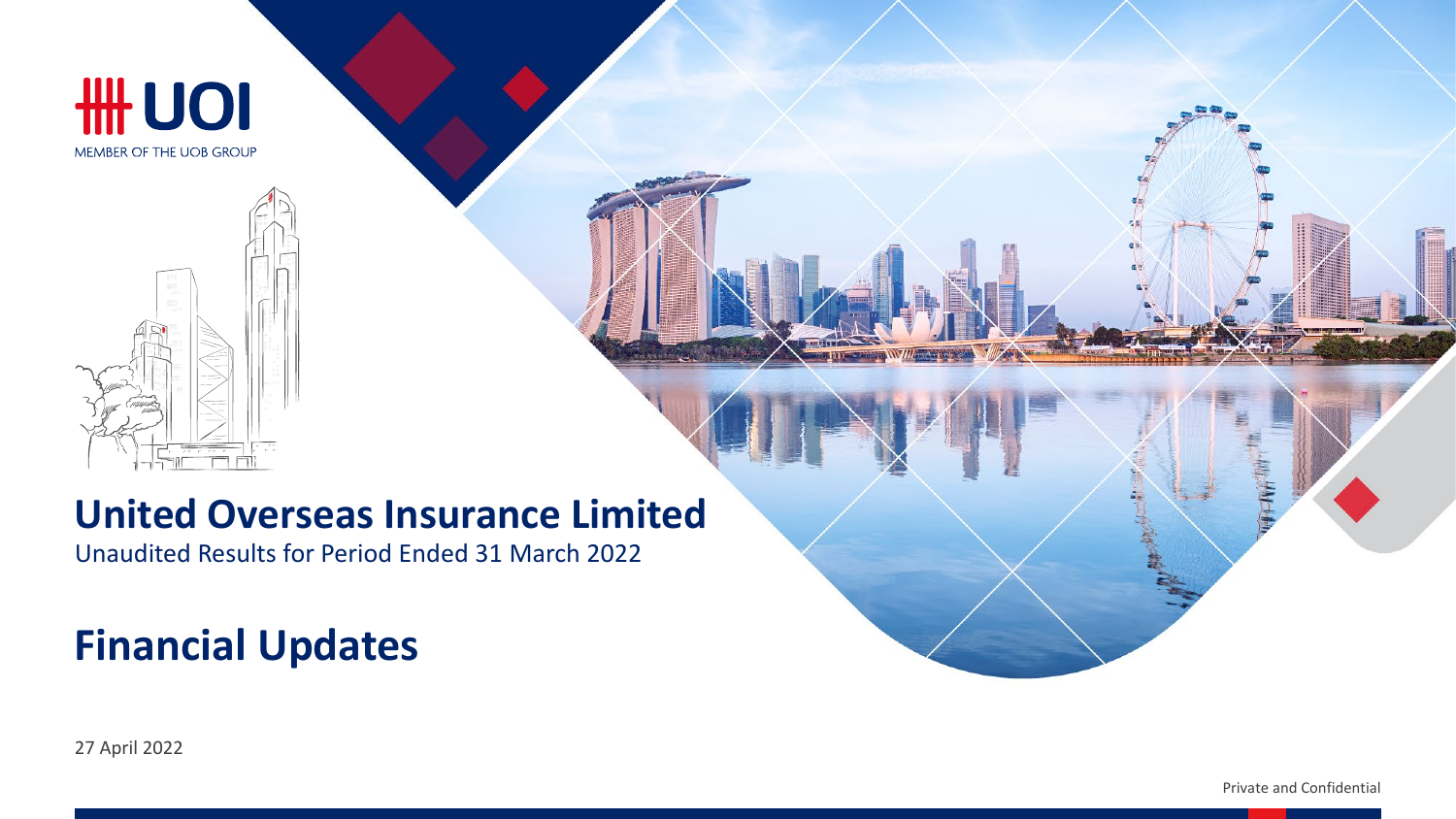

|       | <b>Description</b>           | 3M22            | <b>3M21</b>     | 3M22/3M21       |                 |
|-------|------------------------------|-----------------|-----------------|-----------------|-----------------|
|       |                              | $S\frac{2}{3}m$ | $S\frac{2}{3}m$ | $S\frac{2}{3}m$ | $\frac{\%}{\%}$ |
| (1)   | <b>Underwriting Income</b>   |                 |                 |                 |                 |
| (i)   | <b>Gross Premium Written</b> | 27.90           | 27.58           | 0.32            | 1.2             |
| (ii)  | Net Premium Written          | 13.22           | 13.13           | 0.09            | 0.7             |
| (iii) | Net Earned Premium           | 12.20           | 11.45           | 0.75            | 6.6             |

Gross premium increased by \$0.32 million or 1.2% to \$27.90 million. The increase was mainly from Marine and Other Accident classes of insurance.

Net earned premium increased by \$0.75 million or 6.6% to \$12.20 million mainly due to higher net premium written in the current period.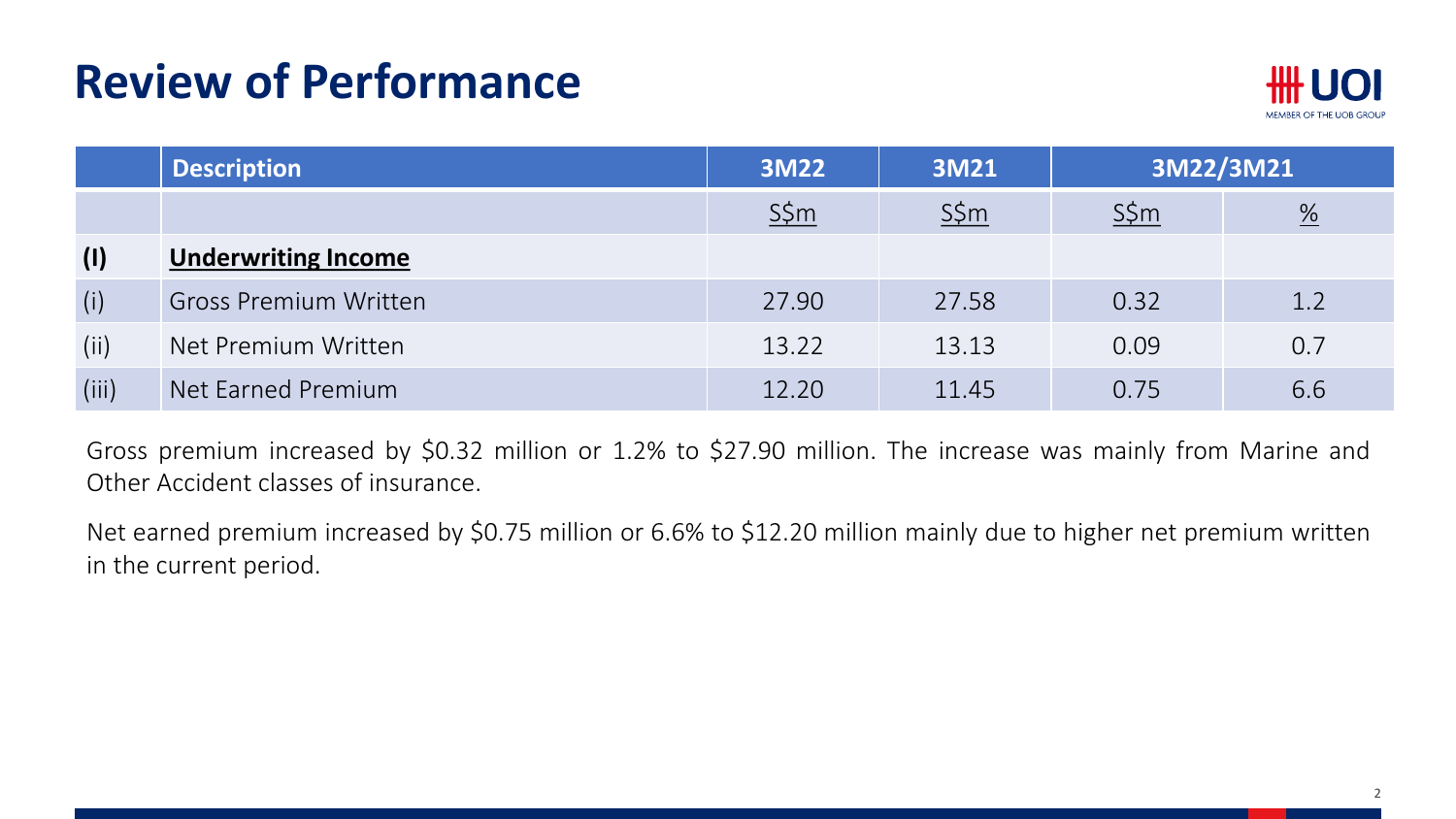

|       | <b>Description</b>           | 3M22    | <b>3M21</b> | 3M22/3M21 |                          |
|-------|------------------------------|---------|-------------|-----------|--------------------------|
|       |                              | $S\sin$ | $S\sin$     | $S\sin$   | $\frac{\%}{\frac{1}{2}}$ |
| (11)  | <b>Underwriting Expenses</b> |         |             |           |                          |
| (i)   | Net Claims Incurred          | 4.60    | 4.02        | 0.58      | 14.4                     |
| (ii)  | Net Commission Income        | 1.66    | 0.94        | 0.72      | 76.6                     |
| (iii) | Management Expenses          | 3.68    | 3.80        | (0.12)    | (3.2)                    |

Net claims incurred increased by \$0.58 million or 14.4%. Higher claims were noted in Property, Motor and Employers' liability lines of business due to the reopening of the economy.

Net commission income increased by \$0.72 million due to lower commission paid and higher commission recovery from reinsurers.

Management expenses decreased by 3.2% to \$3.68 million. This was mainly due to savings from office leases at Springleaf Tower as UOI has moved to its new headquarters at 146 Robinson Road in Q4 2021.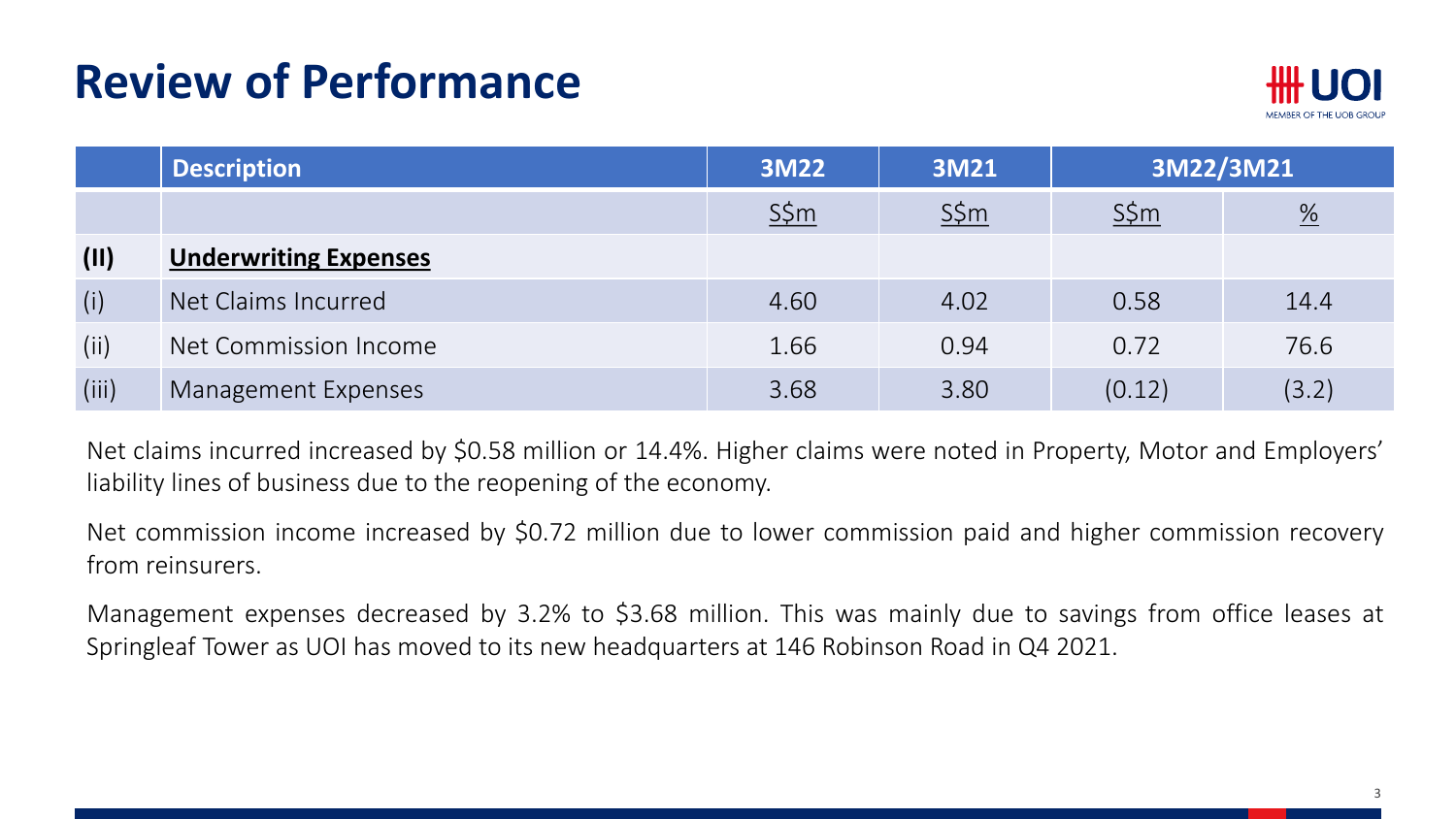

|       | <b>Description</b>               | 3M22    | <b>3M21</b> | 3M22/3M21 |                          |
|-------|----------------------------------|---------|-------------|-----------|--------------------------|
|       |                                  | $S\sin$ | $S\sin$     | $S\sin$   | $\frac{\%}{\phantom{a}}$ |
| (III) | <b>Profit Components</b>         |         |             |           |                          |
| (i)   | Net Underwriting Profit          | 5.58    | 4.57        | 1.01      | 22.1                     |
| (i)   | Non-Underwriting (Loss) / Income | (0.12)  | 2.47        | (2.59)    | (104.9)                  |
| (iii) | Net Profit Before Tax            | 5.46    | 7.04        | (1.58)    | (22.4)                   |

Consequently, underwriting profit increased by 22.1% to \$5.58 million.

Non-underwriting loss was \$0.12 million as compared to a profit of \$2.47 million in the corresponding period last year. The decrease was due mainly to lower dividends received and losses from investments.

Consequently, overall profit before tax decreased by \$1.58 million or 22.4% to \$5.46 million.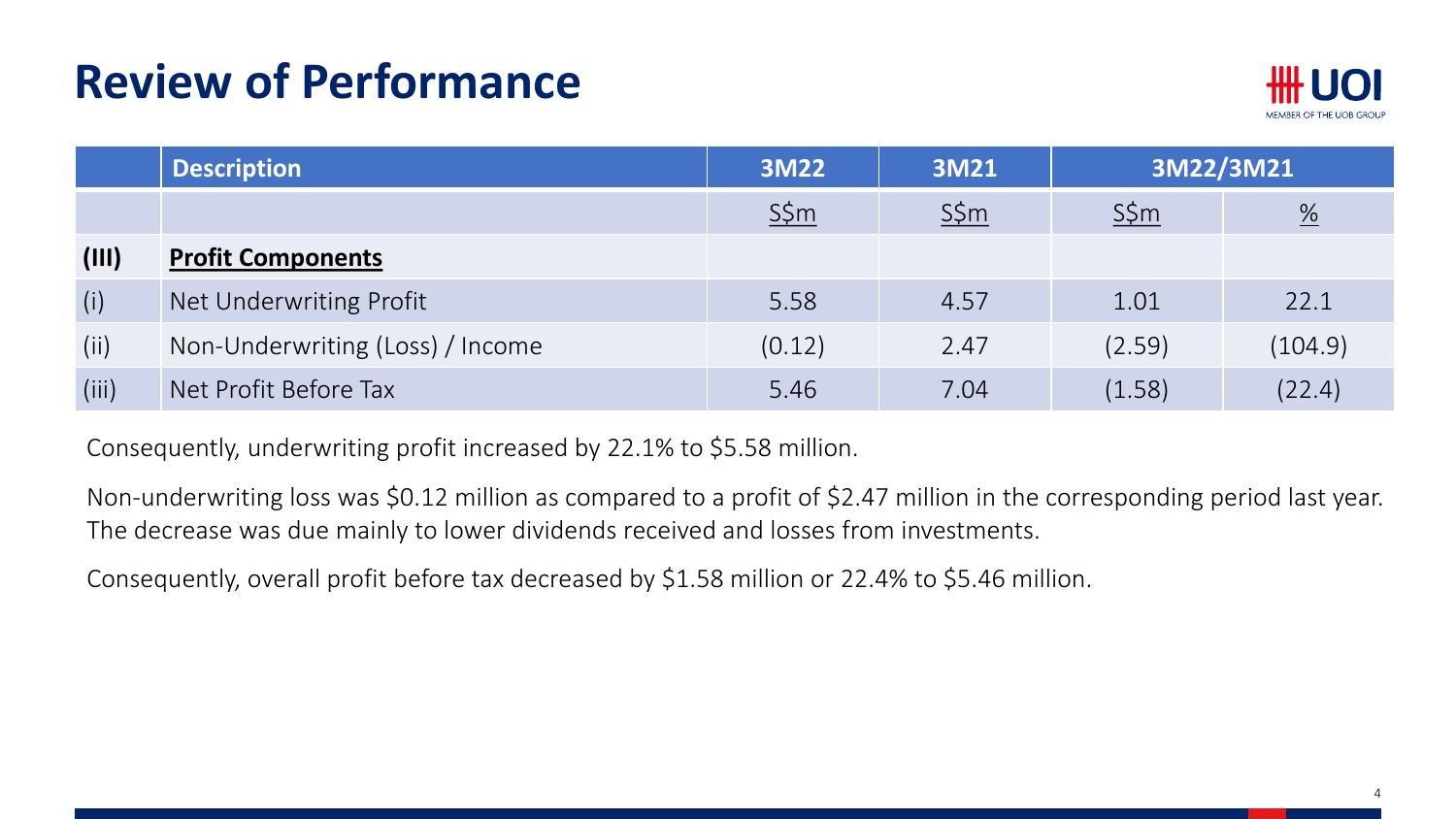

|       | <b>Description</b>                                 | 3M22            | <b>3M21</b> | 3M22/3M21 |                       |
|-------|----------------------------------------------------|-----------------|-------------|-----------|-----------------------|
|       |                                                    | $S\frac{2}{3}m$ | $S\sin$     | $S\sin$   | $\frac{\%}{\sqrt{2}}$ |
| (IV)  | <b>Comprehensive Income</b>                        |                 |             |           |                       |
| (i)   | Net Profit After Tax                               | 4.60            | 5.89        | (1.29)    | (21.9)                |
| (ii)  | Other Comprehensive (Loss) / Income,<br>Net of Tax | (15.16)         | 11.28       | (26.44)   | (234.4)               |
| (iii) | Total Comprehensive (Loss) / Income                | (10.56)         | 17.17       | (27.73)   | (161.5)               |

Other comprehensive income, net of tax recorded a loss of \$15.16 million as compared to a gain of \$11.28 million in the corresponding period last year due to mark-to-market losses of investments. This result was largely attributed to the negative sentiments in the investment markets.

Overall, total comprehensive income decreased by \$27.73 million or 161.5%, when compared to the corresponding period last year due to unfavourable market conditions.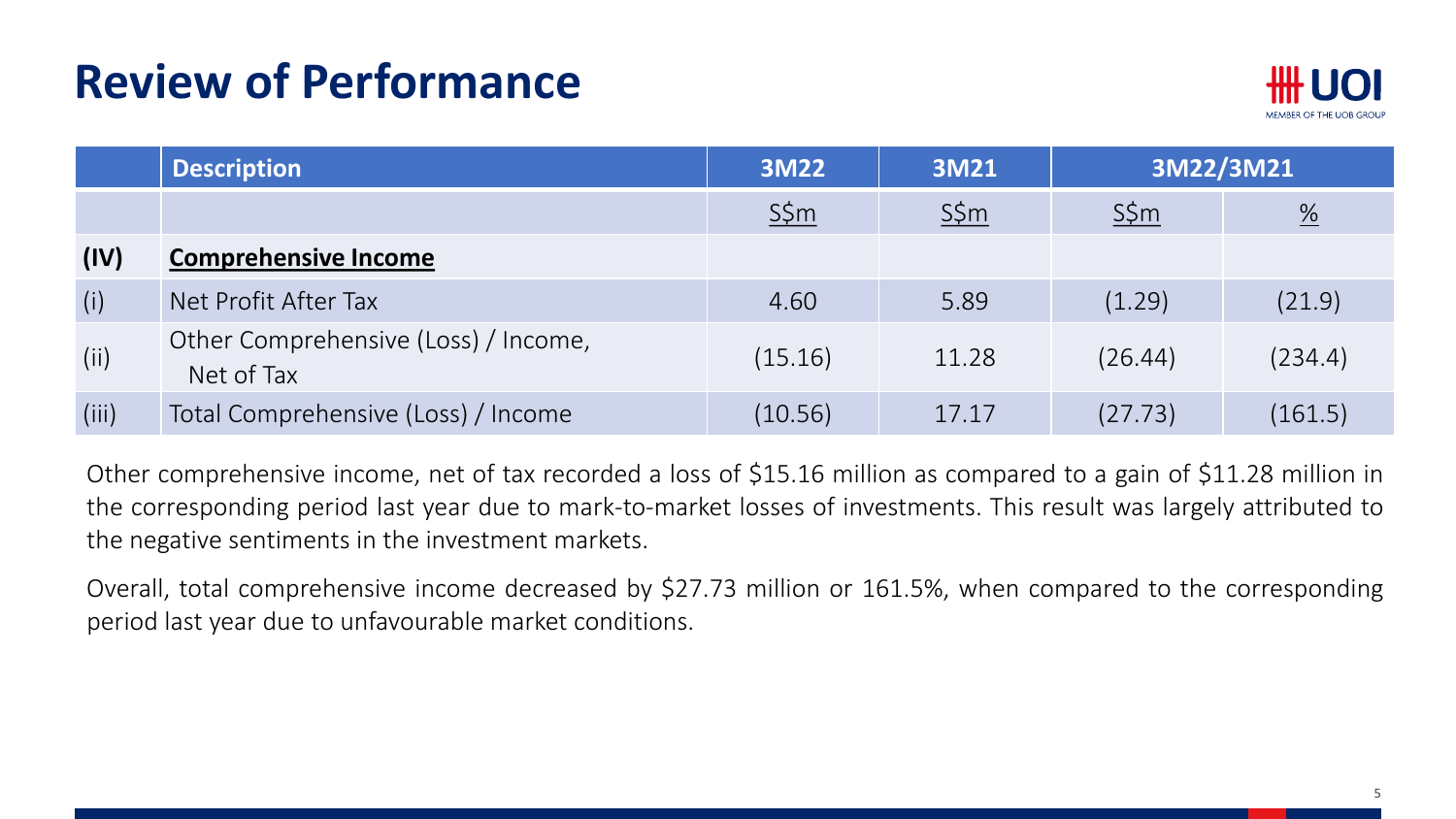

|        | <b>Description</b>              | 3M22   | 3M21   | 3M22/3M21    |                          |
|--------|---------------------------------|--------|--------|--------------|--------------------------|
|        |                                 |        |        | Inc / (Decr) | $\frac{\%}{\phantom{0}}$ |
| (V)    | <b>Return on Equity (%)</b>     | 4.2    | 5.5    | $(1.3)$ pt   | $\qquad \qquad -$        |
| (VI)   | Total Assets (S\$m)             | 645.33 | 659.10 | (13.77)      | (2.1)                    |
| (VII)  | <b>Return on Assets (%)</b>     | 2.8    | 3.6    | $(0.8)$ pt   | $\qquad \qquad -$        |
| (VIII) | Net Asset Value Per Share (S\$) | 7.16   | 7.22   | (0.06)       | (0.8)                    |

The Company's return on equity decreased from 5.5% to 4.2%.

Total assets of the Company decreased by 2.1% to \$645.33 million this year.

Return on assets decreased from 3.6% to 2.8% this year.

Net asset value per share decreased from \$7.22 to \$7.16.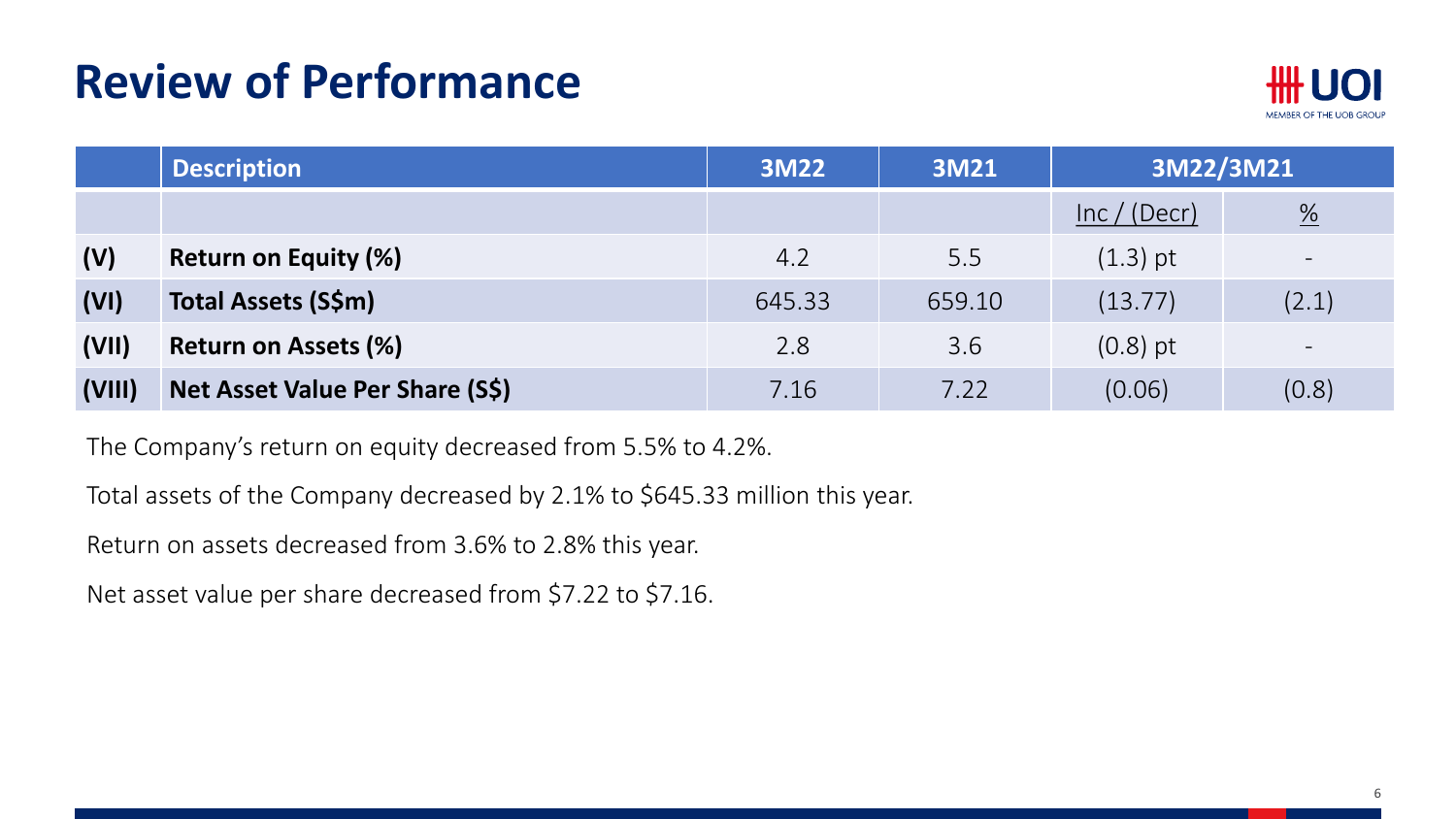

|       | <b>Description</b>        | 3M22                     | 3M21            | Increase / (Decrease) % - pt |
|-------|---------------------------|--------------------------|-----------------|------------------------------|
|       |                           | $\frac{\%}{\phantom{0}}$ | $\frac{\%}{\%}$ | $\frac{\%}{\frac{1}{2}}$     |
| (IX)  | Ratios                    |                          |                 |                              |
| (i)   | Net Incurred Loss Ratio   | 37.7                     | 35.1            | 2.6                          |
| (ii)  | Net Commission Ratio      | (13.6)                   | (8.2)           | (5.4)                        |
| (iii) | Management Expenses Ratio | 30.2                     | 33.2            | (3.0)                        |
| (iv)  | Underwriting Profit Ratio | 45.8                     | 40.0            | 5.8                          |

(i) Net incurred loss ratio is computed by dividing net claims incurred by net earned premium.

- (ii) Net commission ratio is computed by dividing net commission by net earned premium. When this ratio is in negative, net commission is an income to the Company.
- (iii) Management expenses ratio is computed by dividing management expenses for insurance operations by net earned premium.
- (iv) Underwriting profit ratio is computed by dividing net underwriting profit by net earned premium.